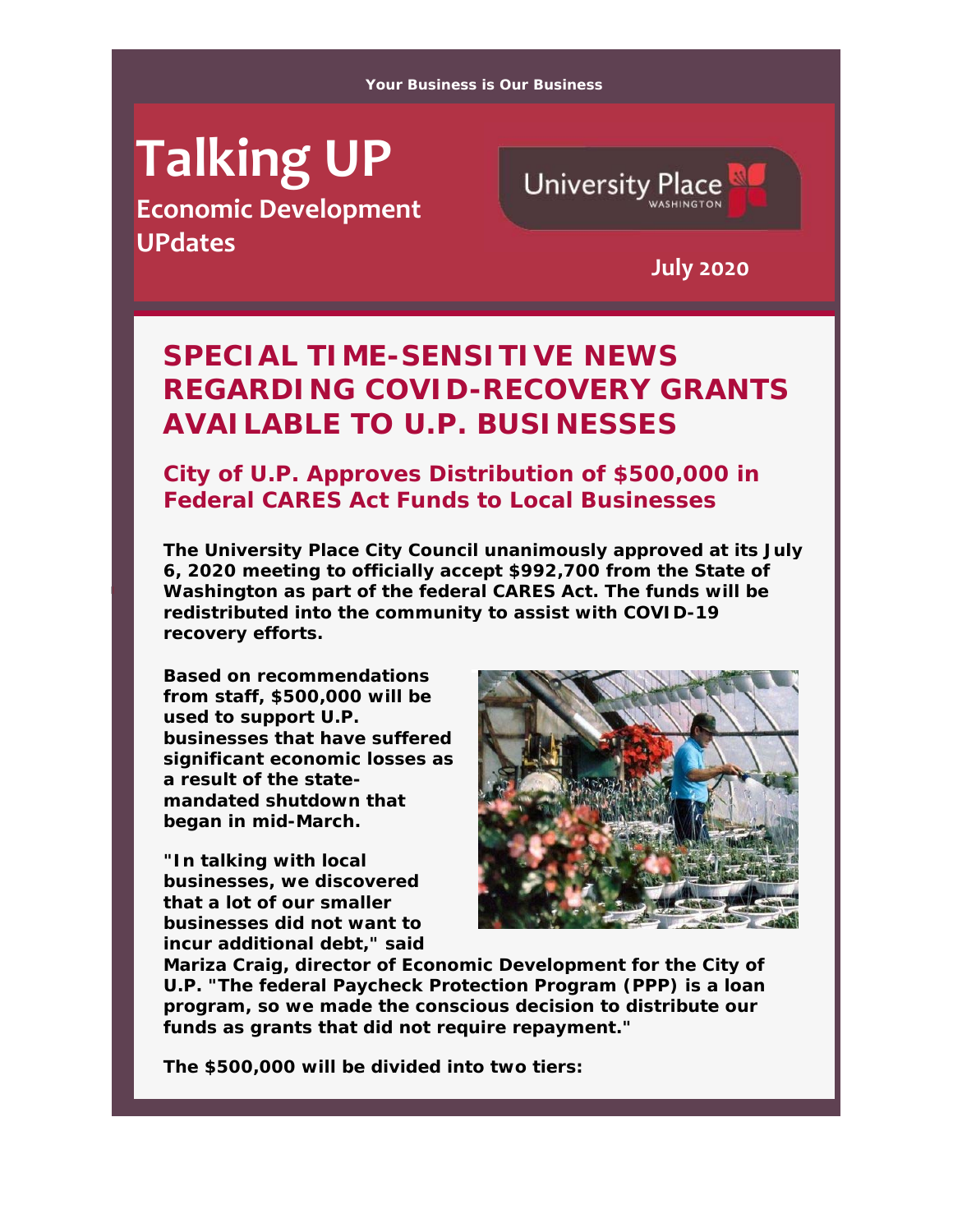- **\$400,000 will be available for distribution to businesses which meet certain additional qualifications (Tier 1 Businesses). These are businesses that paid a minimum of \$10,000 in sales tax in 2019 and operate a storefront in one of the City's commercial zones. Grants up to \$20,000 will be available to these businesses based on number of years in business and number of full-time equivalent employees.**
- **\$100,000 will be available for distribution to businesses which do not meet these additional qualifications (Tier 2 Businesses). These are geared towards smaller businesses, including home-based businesses. They can apply for a minimum grant of \$1,000, plus \$1,000 per full-time equivalent employees, excluding the business owner. Grants under this tier cannot exceed \$5,000 per business.**

**All applicants, regardless of tier level, must meet the following minimum qualifying criteria:** 



**1. The business must be located within the City of University Place boundaries.** 

**2. The business must possess a valid U.P. business license since March 16, 2019 or meet additional criteria for newly established businesses.** 

**3. The business must demonstrate a loss of 25 percent or more in revenue due to COVID-19 impacts (comparing** 

**March 1, 2019 - June 30, 2019 with March 1, 2020 - June 30, 2020).** 

**4. The business must have 25 or fewer full-time equivalent employees (FTEs) whose primary workstation is within U.P.** 

**5. The business should be in good standing, meet other regulatory requirements as necessary, and demonstrate an ability to restart.** 

**The first round of business grant applications will open on July 8. All applications must be received by July 22, with the goal of beginning distribution of funds by July 31, 2020.** 

**"We believe our business grant program best reflects the input we received from our businesses as well as our Economic Development Advisory Commission," Craig said. "We appreciate the time that everyone took to join us in our virtual meetings so**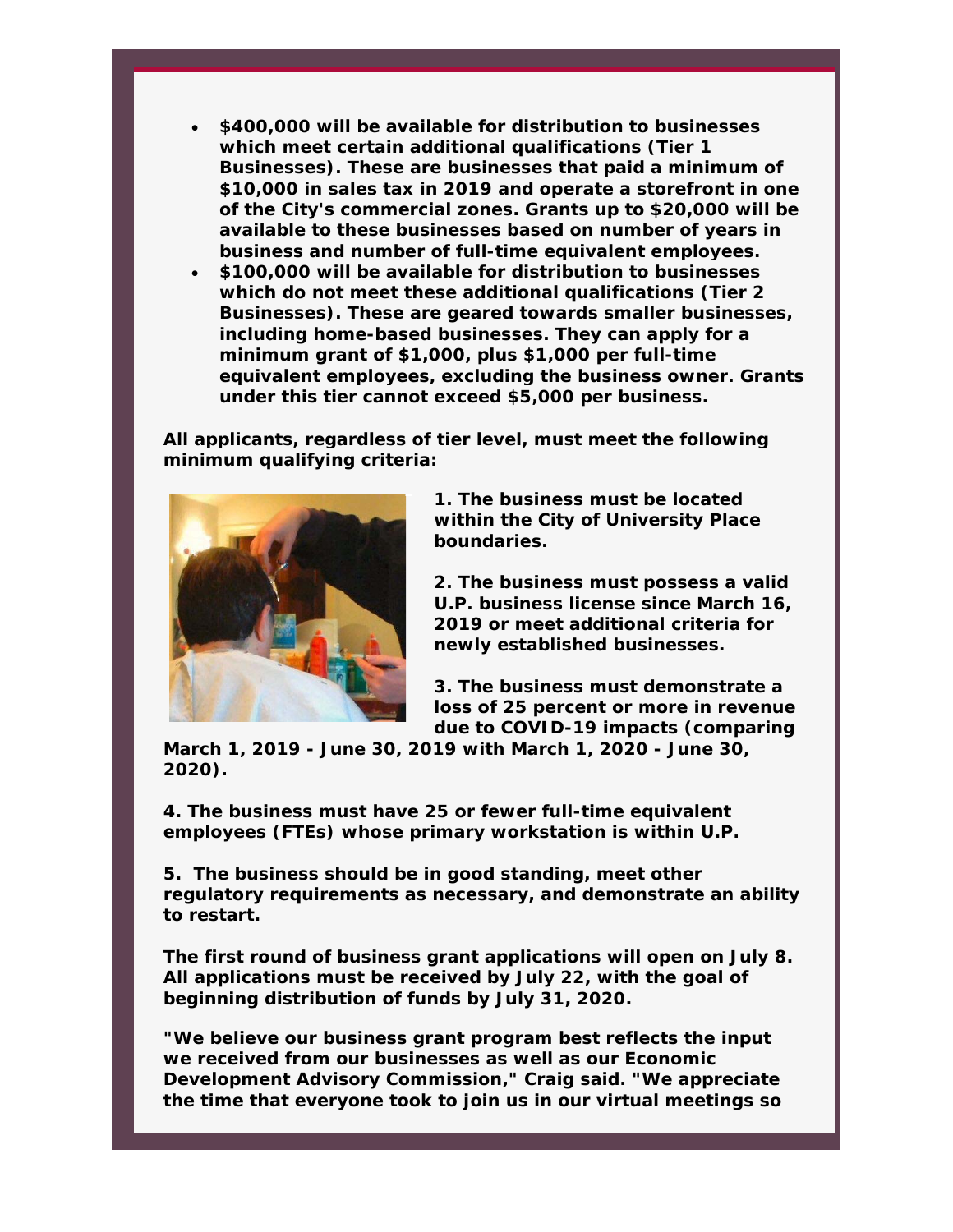**that we could develop a comprehensive plan that best reflects the needs of our business community."** 

**For specific grant criteria, including how to access the application, click here.** 

#### **Get Your Window Clings Beginning July 17**

**The City of University Place Economic Development department will begin distributing free "We're UP and Open" window clings next week.** 

**This is a way for city businesses to let the public know that they are open as part of the state's Safe Start phased reopening program.** 

**There are four unique 18"-by-24" designs that are large enough to be seen from the street.** 



**Pick up your signs from July 17-24 at the following locations:**

**First Financial Northwest Bank, 3555 Market Place W.** 

**Monday through Friday from 9 a.m. to 4 p.m.** 

- **Fatz Detail, 7915 27th St. W. Monday through Saturday from 9 a.m. to 6 p.m.**
- **University Place Refuse & Recycling, 2815 Rochester St. W. Monday through Friday, 8:30 a.m.-4:30 p.m.**

### **Applicant Sought for Economic Development Advisory Commission**



**Chuck Foster, a long-time member** 

**of the Economic Development Advisory Commission (EDAC) has moved over to the City's Planning Commission, which means the EDAC is seeking a volunteer to fill the vacated position.**